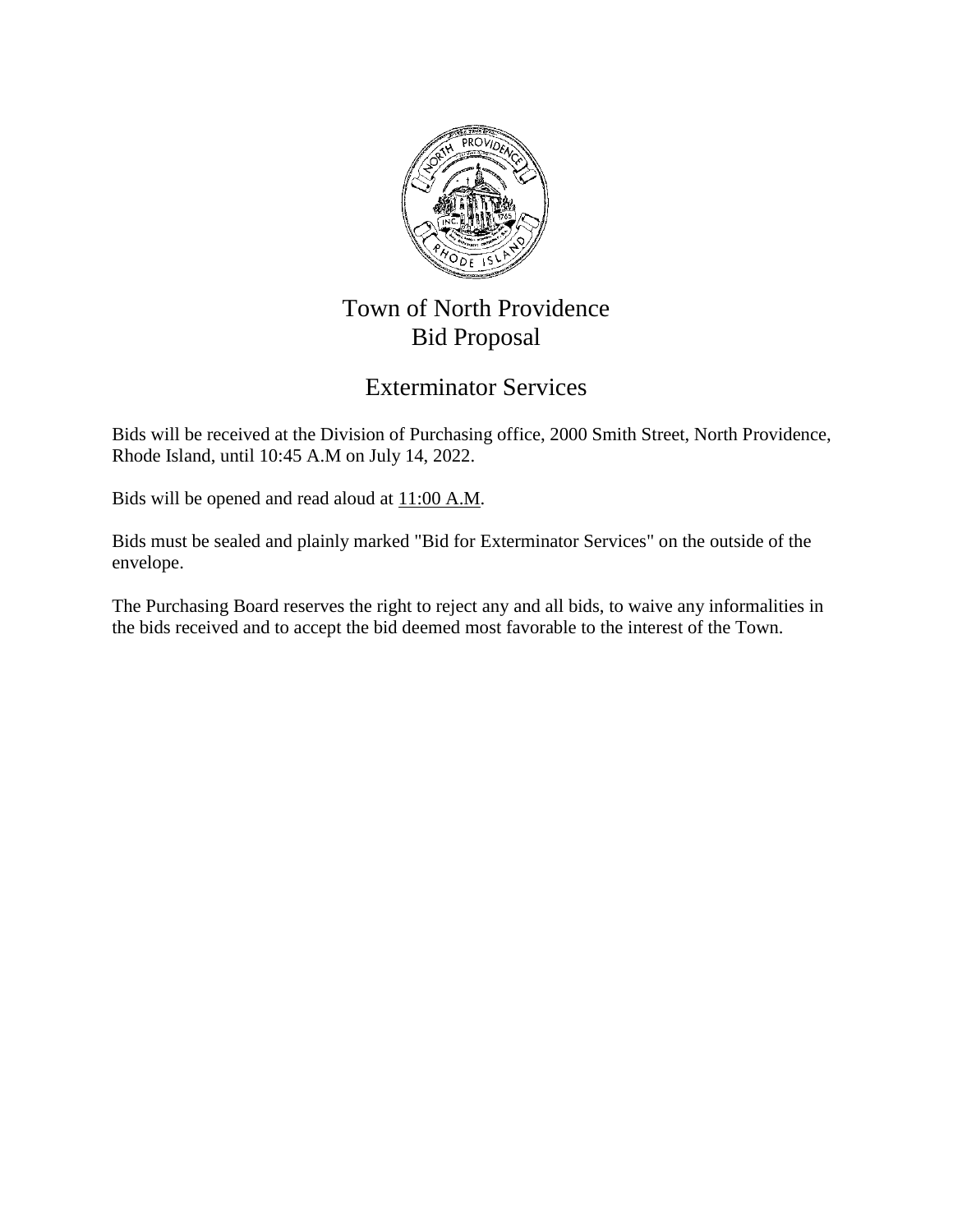The following minimum specifications will apply to the equipment listed to be purchased for the Town of North Providence. The Town may wish to expand the purchase for other departments or other governmental agencies.

Bidders are requested to make their bids conform to these specifications.

It is intended that the service provider in the selection of products will use material and design practices that are the best available in the industry for the type of conditions to which the service will be done.

Payment will not be made until all services are received and devices meet all specifications.

Please refer any questions as to Specifications to Albert Costa, Purchasing Agent, at (401) 232- 0900 ext. 1236.

Only a firm bid will be accepted. All bids must include transportation and delivery charges to the Town of North Providence Town Hall, 2000 Smith Street, North Providence, Rhode Island 02911.

Any additions, deletions or variations from the following specifications must be noted. These specifications shall be construed as minimum. Should the provider's current published data or specifications exceed these, they shall be considered minimum and shall be furnished. These specifications also require that the bidder furnish descriptive literature, complete specifications and all other necessary data on the equipment he proposes to furnish.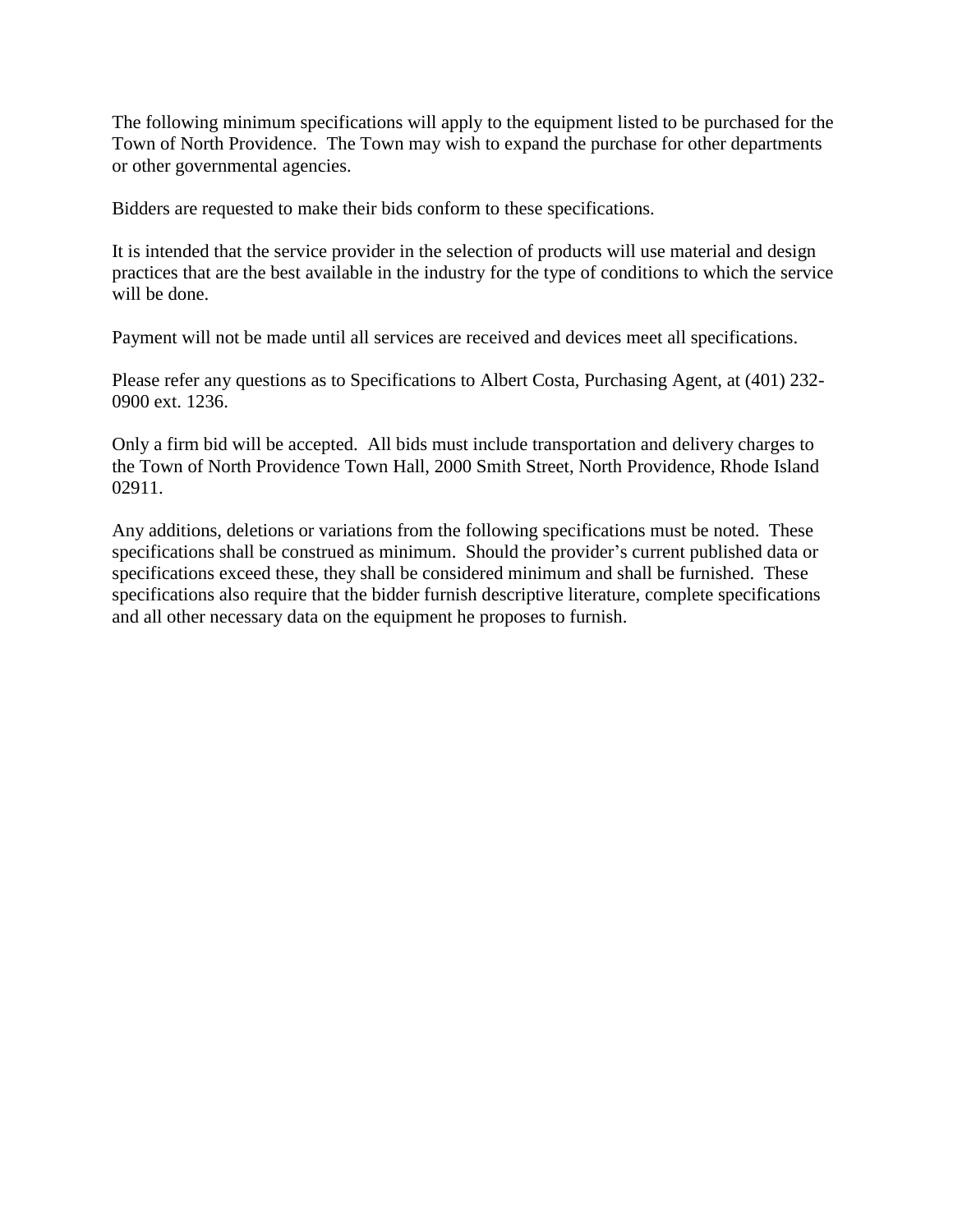#### INFORMATION FOR BIDDERS

#### 1. Receipt and Opening of Proposals:

Sealed proposals (bids) will be accepted in the office of the Purchasing Agent, 2000 Smith Street, North Providence, R. I. 02911 until the time indicated in the Invitation for Bids, for the services designated in the Specifications and will then be publicly opened and read. No bids received thereafter will be considered.

#### 2. Form of Bid:

Proposals must be submitted on and in accordance with the bid proposal form included hereto, blank places must be filled in as noted, no change shall be made in the phraseology or in the item or items mentioned therein, must contain the name and proper address of the bidding firm, and must be signed by a responsible member of the firm with his signature and official title. Proposals which are not complete, or contain any omissions, erasures, alterations, addition or contain irregularities of any kind, may be rejected as informal.

### 3. Submission of Bids:

(a) Envelopes containing bids must be sealed and addressed to the office of the Purchasing Agent, and must be marked with the name and address of bidder, date and hour of bid opening, and name of item in bid call.

(b) The Purchasing Agent will decide when the specified time has arrived to open bids, and no bid received thereafter will be considered.

(c) Any bidder may withdraw his bid by written request at any time prior to the advertised time for opening. Facsimile bids, amendments, or withdrawals will not be accepted.

(d) No bid may be withdrawn for a period of thirty (30) days from the date and time of opening.

(f) Negligence on the part of the bidder in preparing the bid confers no rights for the withdrawal of the bid after it has been opened.

(f) Proposals received prior to the time of opening will be securely kept, unopened. No responsibility will be attached to an officer or person for the premature opening of a proposal not properly addressed and identified.

- (g) Two (2) copies of all documentation submitted.
- (h) Bidders must have submitted a bidder information form to the North Providence Office of the Purchasing Agent upon receipt of specifications.

### 4. Acceptance or Rejection of Bid Proposal:

The Town reserves the right to award the bid by item and further reserves the right to reject any and all proposals or parts thereof, to waive any informality in the proposals received and to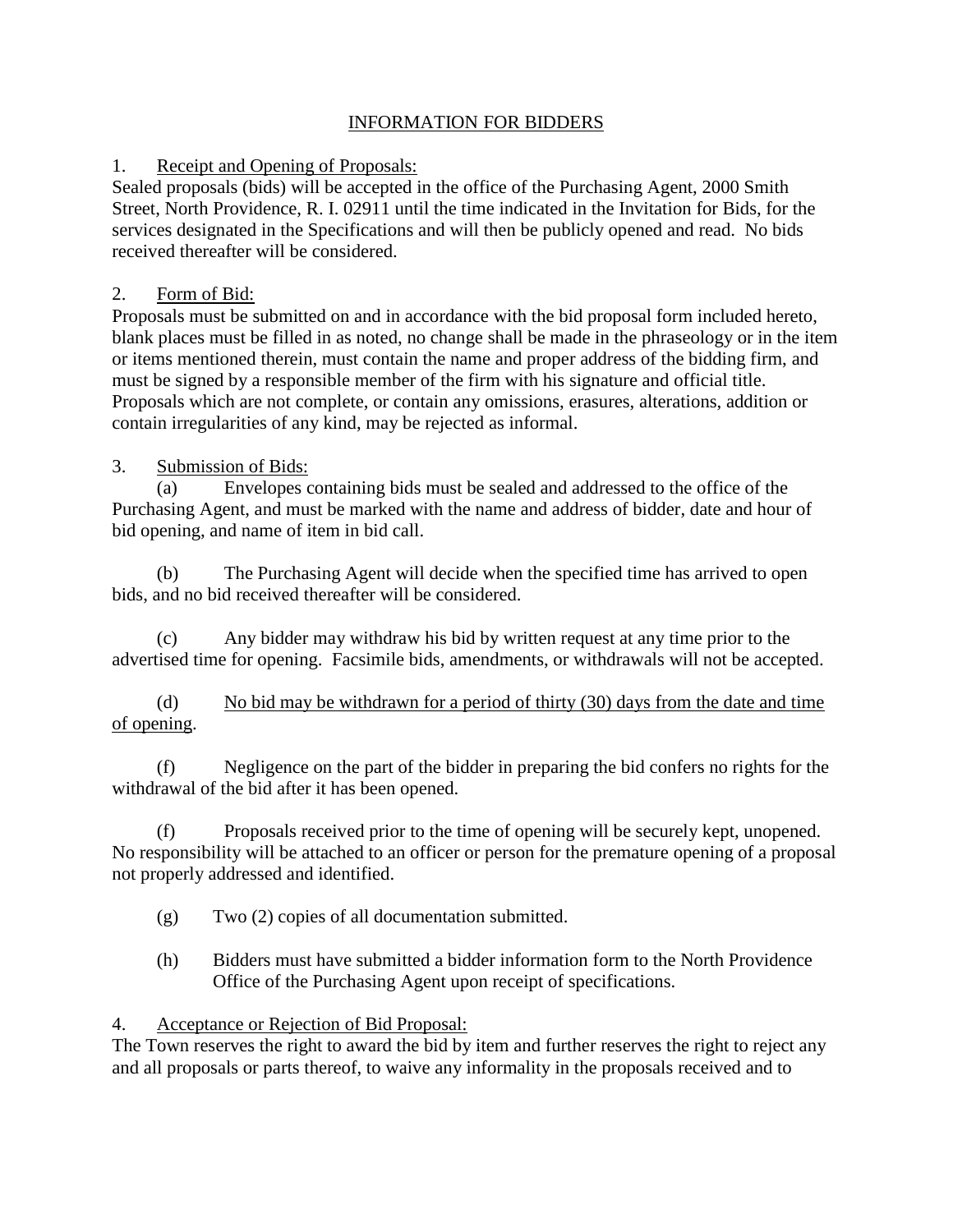accept the proposal, or parts thereof, which it deems to be most favorable to the best interest of the Town.

#### 5. Qualifications of Bidder:

The Town may make such investigations as it deems necessary to determine the ability of the bidder to perform the work, and the bidder shall furnish to the Town all such information and data for this purpose as the Town may request. The Town reserves the right to reject any bid if the evidence submitted by, or investigation of such bidder fails to satisfy the Town that such bidder is properly qualified to carry out the obligations of the contract and to complete the work contemplated therein.

#### 6. Commencement of Contract:

Service must be provided as stated herein. The successful bidder shall commence as stated here in. The Town reserves the right to re-new contract for a second and third year.

#### 7. Indemnification:

The Contractor shall hold harmless, defend, and indemnify the Town and its officers, agents, and employees against all claims, demands, actions, and suits (including all attorney fees and costs) brought against any of them arising from the Contractor's work or any subcontractor's work under the contract.

#### 8. Wages and Labor:

The Contractor shall comply with the applicable provisions of Title 37, Chapter 13, as amended, General Laws of Rhode Island (1977 Reenactment).

### 9. Safety and Health Regulations:

All work contemplated is to be governed, at all times, by applicable provisions of Federal, State of Rhode Island and Town laws, regulations, and ordinances.

#### 10. Foreign Corporations:

Attention of bidders is hereby directed to excerpts from Chapters 1 to 6 of Title 7 of the General Laws of Rhode Island, 1956, as amended, relative to the conditions precedent, etc. to carrying on business within this State for foreign corporations.

#### 11. Bid Evaluation:

This is an evaluated bid. Bids will be evaluated on the following criteria using a weighted scale:

| Experience in Field                          | 10% |
|----------------------------------------------|-----|
| <b>Previous Performance</b>                  | 10% |
| <b>Bid Amount</b>                            | 50% |
| Credentials/Qualifications                   | 10% |
| <b>Ability to Perform Described Services</b> | 20% |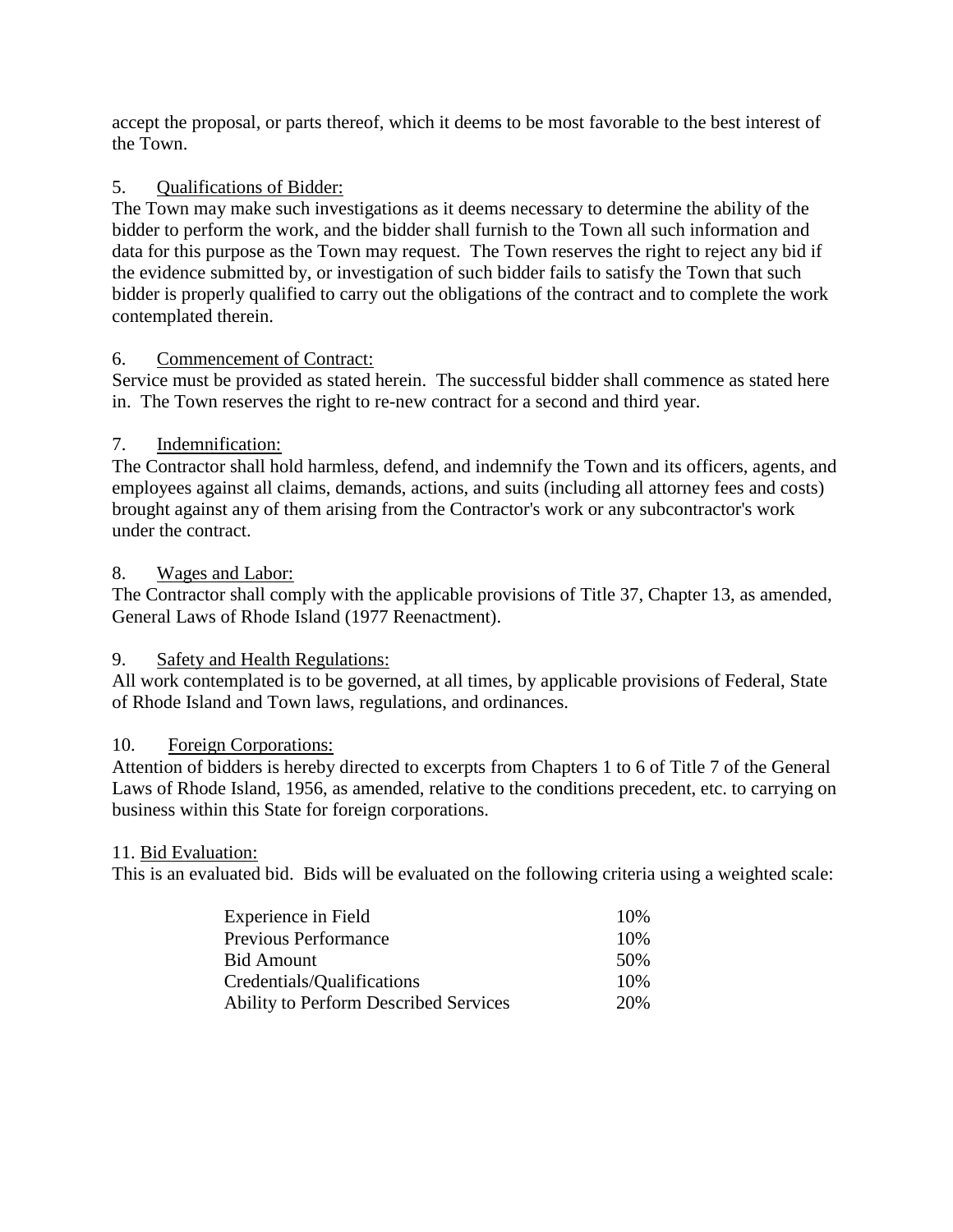### Exterminator services

We do all the fire stations, police dept, library, town hall, senior center and the division of inspections bldg on a monthly basis. The service provider will go into each building and inspect and place glue boards in prone areas. Address any issues that may occur. April thru October service provider will do a perimeter spray on the outside of the buildings. Pests that must be covered are roaches, rodents, pavement ants, termites and crawling insects.

Locations (all in North Providence):

North Providence Fire Station 4 (Marieville) 1083 Mineral Spring Avenue North Providence North Providence Police and Fire Department 1835 Mineral Spring Avenue North Providence Animal Control Building: 900 Smithfield Road North Providence Union Free Library in the rear of 1810 Mineral Spring Avenue North Providence Pool and Fitness Center 1810 Mineral Spring Avenue North Providence Town Hall 2000 Smith Street North Providence Old Town Hall 2226 Mineral Spring Avenue Salvatore Mancini Activity Center 2 Atlantic Boulevard North Providence Recreation Hall at Gov. Notte Park Douglas Avenue North Providence Town Hall Annex 1995 Smith Street Lymansville former Fire Station 133 Woonasquatucket Avenue Gov. Notte Park Concession Stand Building Gov. Notte Parkway Recreation Hall Gov. Notte Parkway Recreation Office Gov. Notte Parkway Camp Meehan Pavilion Notte Park Gov. Notte Parkway Camp Meehan miscellaneous buildings two buildings Notte Park Gov. Notte Parkway North Providence Public Works Garage 2 Mafalda Street Building, 1 Steere Avenue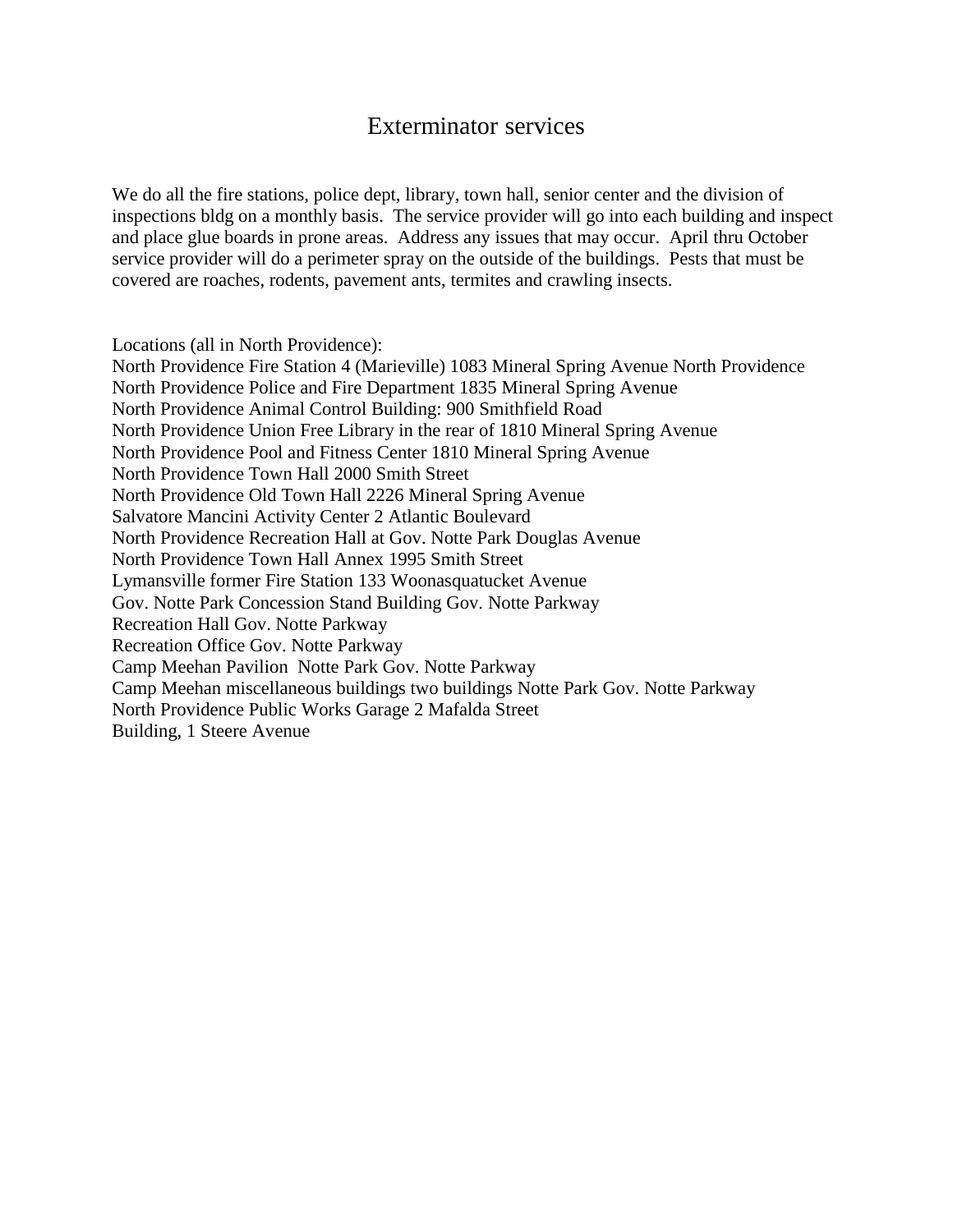It is understood that the Town reserves the right to award the bid by item or alternate item, and further reserves the right to reject any and all proposals or parts thereof, to waive any informality in the proposals received and to accept the proposal or parts thereof, which it deems to be most favorable to the best interest of the Town.

Bidder further agrees that after notification that the bid has been accepted shall be organized to commence work and for immediate delivery as specified.

The Bidder will identify business entity as individual, or if doing business under an assumed name, indicate assumed name, partnership (naming partners) and indicate official capacity of person executing proposal and bid.

| Being a (Corporation, incorporated under)<br>the laws of the State of |                                            |
|-----------------------------------------------------------------------|--------------------------------------------|
| (Partnership)<br>(Individual                                          | Composed of officers, partners or owner as |
|                                                                       | follows:                                   |

(President) (Owner) (Partner/s)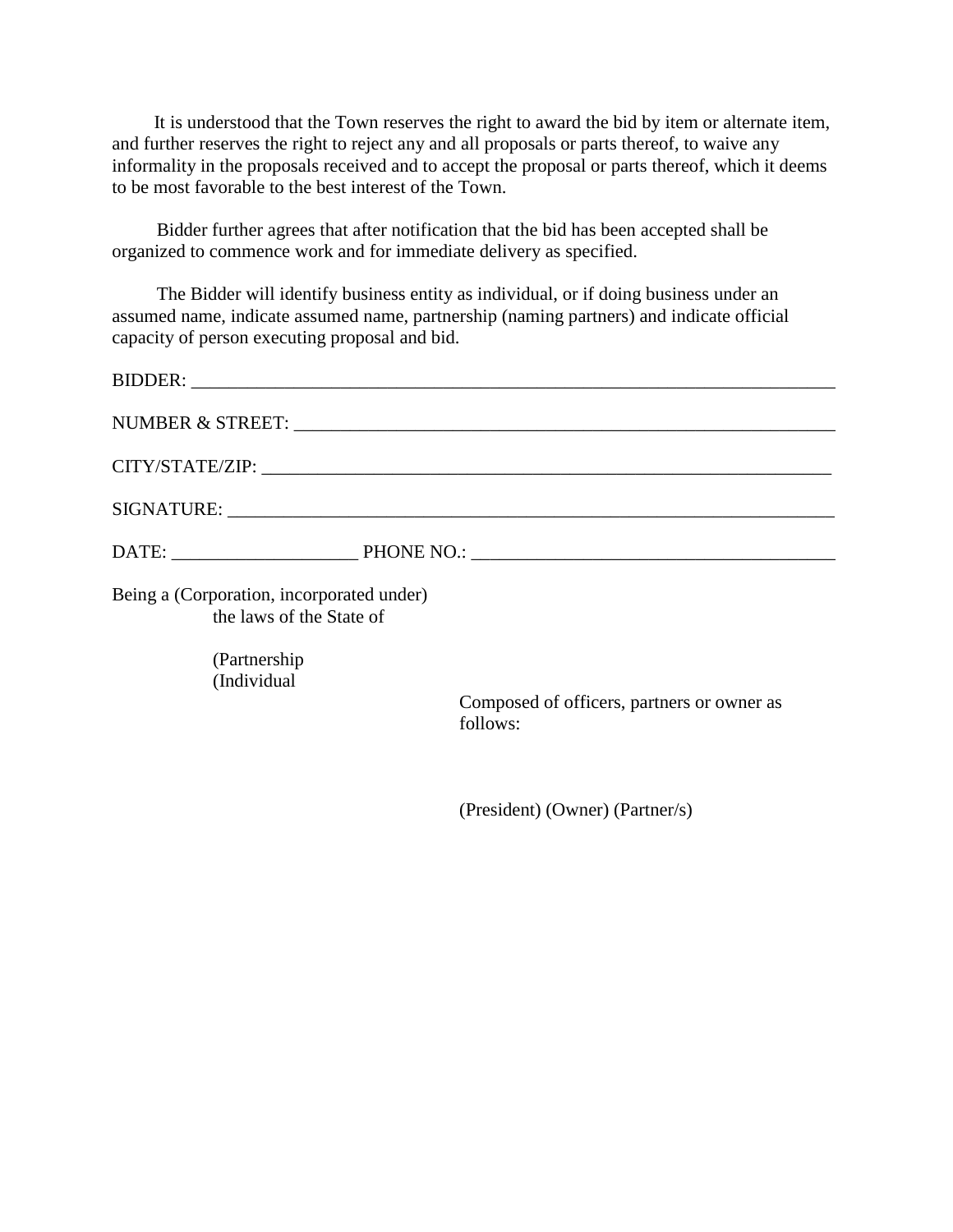#### BID FORM

Bid Item 1 Yearly Exterminator Services as specified by Location

North Providence Fire Station 4 (Marieville) 1083 Mineral Spring Avenue North Providence Fire Station 3 (Fruit Hill) 369 Fruit Hill Avenue North Providence Police and Fire Department 1835 Mineral Spring Avenue North Providence Animal Control Building: 900 Smithfield Road North Providence Union Free Library In the rear of 1810 Mineral Spring Avenue North Providence Pool and Fitness Center 1810 Mineral Spring Avenue North Providence Town Hall 2000 Smith Street North Providence Old Town Hall 2226 Mineral Spring Avenue Salvatore Mancini Activity Center 2 Atlantic Boulevard North Providence Recreation Hall at Gov. Notte Park Douglas Avenue North Providence Town Hall Annex 1995 Smith Street Lymansville former Fire Station 133 Woonasquatucket Avenue Gov. Notte Park Concession Stand Building Gov. Notte Parkway Recreation Hall Gov. Notte Parkway Recreation Office Gov. Notte Parkway Camp Meehan Previlion Overlook at Notte Park, Gov. Notte Parkway Camp Meehan miscellaneous buildings two buildings Notte Park, Gov. Notte Parkway North Providence Public Works Garage 2 Mafalda Street Building, 1 Steere Avenue

| Does proposed device meet bid specifications: Yes _ No _ |  |
|----------------------------------------------------------|--|